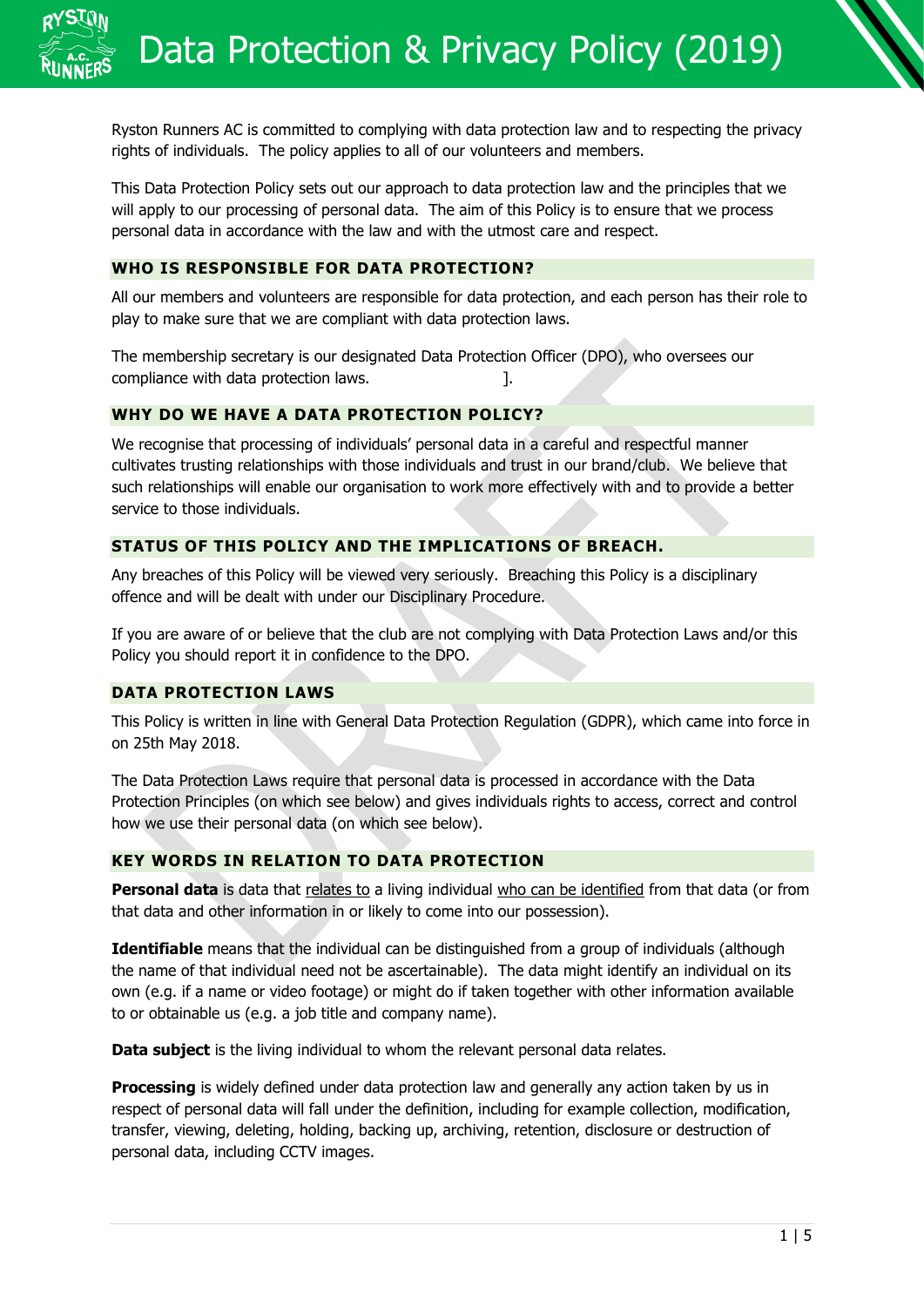**Data controller** is the person who decides how personal data is used, for example we will always be a data controller in respect of personal data relating to our employees.

**Data processor** is a person who processes personal data on behalf of a data controller and only processes that personal data in accordance with instructions from the data controller, for example an outsourced payroll provider will be a data processor.

## **Personal data**

Data will relate to an individual and therefore be their personal data if it:

- identifies the individual. For instance, names, addresses, telephone numbers and email addresses;
- its content is about the individual personally. For instance, medical records, credit history, a recording of their actions, or contact details;
- relates to property of the individual, for example their home, their car or other possessions;
- it could be processed to learn, record or decide something about the individual (or this is a consequence of processing). For instance, if you are able to link the data to the individual to tell you something about them, this will relate to the individual (e.g. salary details for a post where there is only one named individual in that post, or a telephone bill for the occupier of a property where there is only one occupant);
- is biographical in a significant sense, that is it does more than record the individual's connection with or involvement in a matter or event which has no personal connotations for them. For instance, if an individual's name appears on a list of attendees of an organisation meeting this may not relate to the individual and may be more likely to relate to the company they represent;
- has the individual as its focus, that is the information relates to the individual personally rather than to some other person or a transaction or event he was involved in. For instance, if a work meeting is to discuss the individual's performance this is likely to relate to the individual;
- affects the individual's privacy, whether in their personal, family, organisation or professional capacity, for instance, email address or location and work email addresses can also be personal data;
- is an expression of opinion about the individual; or
- is an indication of our (or any other person's) intentions towards the individual (e.g. how a complaint by that individual will be dealt with).

Examples of information likely to constitute personal data:

- Unique names;
- Names together with email addresses or other contact details;
- Job title and employer (if there is only one person in the position);
- Video and photographic images;
- Information about individuals obtained as a result of Safeguarding checks;
- Medical and disability information;
- CCTV images;
- Member profile information (e.g. marketing preferences); and
- Financial information and accounts (e.g. information about expenses and benefits entitlements, income and expenditure).

#### **LAWFUL BASIS FOR PROCESSING**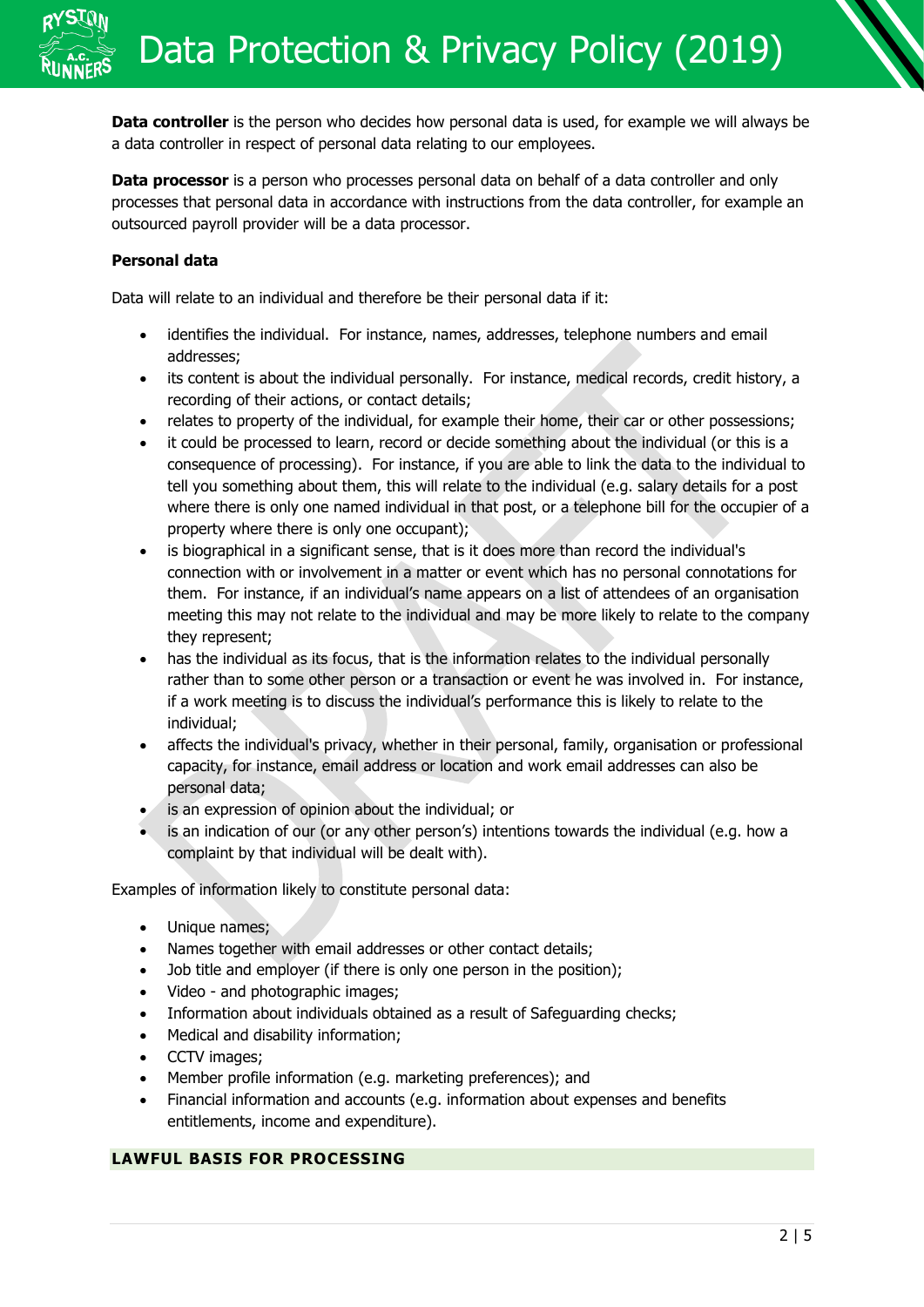For personal data to be processed lawfully, we must be processing it on one of the legal grounds set out in the Data Protection Laws.

For the processing of ordinary personal data in our organisation these may include, among other things:

- the data subject has given their consent to the processing (perhaps on their membership application form or when they registered on the club's website)
- the processing is necessary for the performance of a contract with the data subject (for example, for processing membership subscriptions);
- the processing is necessary for the legitimate interest reasons of the data controller or a third party (for example, keeping in touch with members, athletes, coaches, volunteers and officials about competition dates, upcoming fixtures or access to club facilities).

# **SPECIAL CATEGORY DATA**

Special category data under the Data Protection Laws is personal data relating to an individual's race, political opinions, health, religious or other beliefs, trade union records, sex life, biometric data and genetic data.

Under Data Protection Laws this type of information is known as special category data and criminal records history becomes its own special category which is treated for some parts the same as special category data. Previously these types of personal data were referred to as sensitive personal data and some people may continue to use this term.

To lawfully process special categories of personal data we must also ensure that either the individual has given their explicit consent to the processing or that another of the following conditions has been met:

- the processing is necessary for the performance of our obligations under employment law;
- the processing is necessary to protect the vital interests of the data subject. The ICO has previously indicated that this condition is unlikely to be met other than in a life or death or other extreme situation;
- the processing relates to information manifestly made public by the data subject;
- the processing is necessary for the purpose of establishing, exercising or defending legal claims; or
- the processing is necessary for the purpose of preventative or occupational medicine or for the assessment of the working capacity of the employee.
- To lawfully process personal data relating to criminal records and history there are even more limited reasons, and we must either:
- ensure that either the individual has given their explicit consent to the processing; or
- ensure that our processing of those criminal records history is necessary under a legal requirement imposed upon us.

## **When do we process personal data?**

Virtually anything we do with personal data is processing including collection, modification, transfer, viewing, deleting, holding, backing up, archiving, retention, disclosure or destruction. So even just storage of personal data is a form of processing. We might process personal data using computers or manually by keeping paper records.

Examples of processing personal data might include: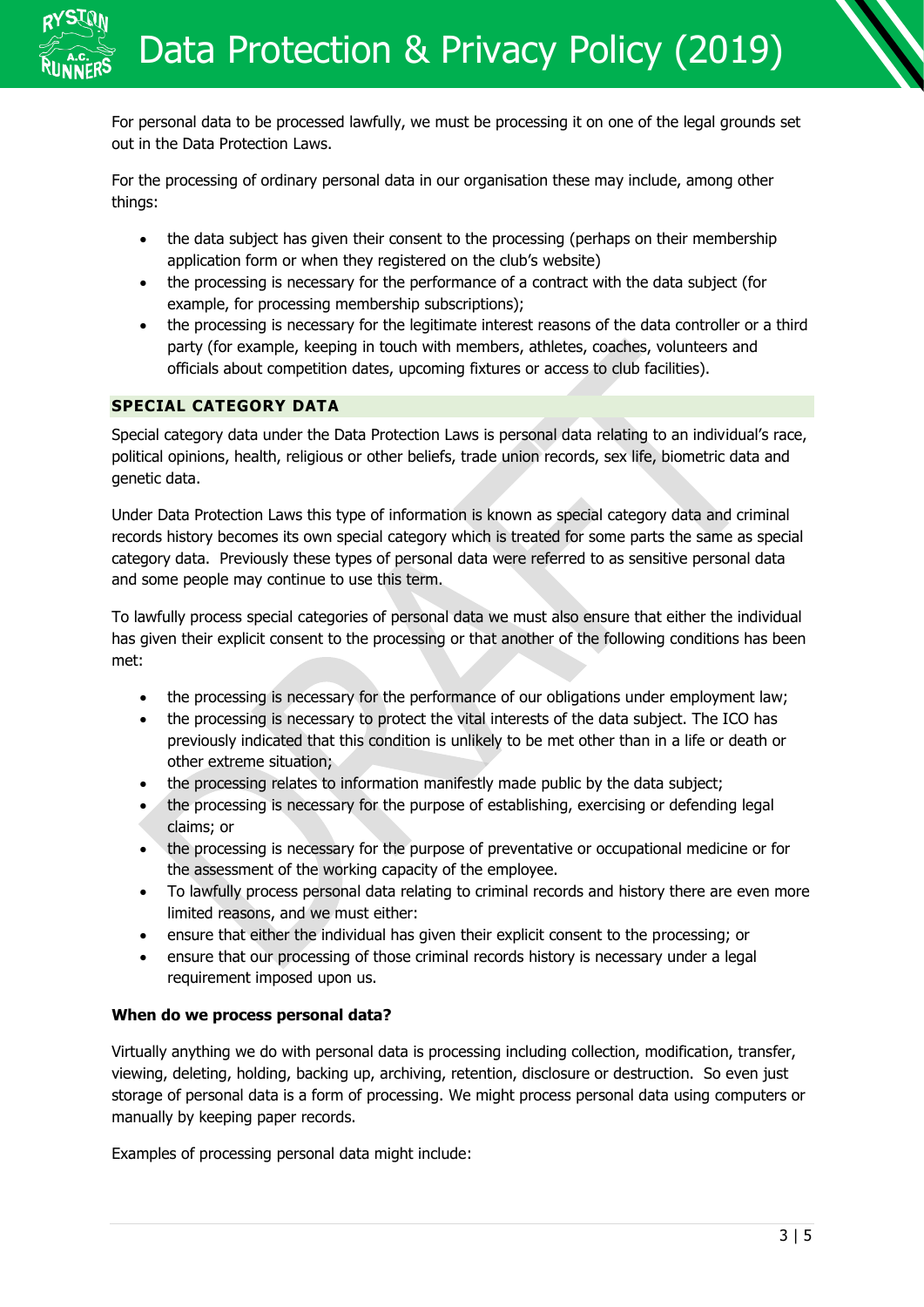# Data Protection & Privacy Policy (2019)

- Using personal data to correspond with members;
- Holding personal data in our databases or documents; and
- Recording personal data in personnel or member files.

#### **Outline**

The main themes of the Data Protection Laws are:

- good practices for handling personal data;
- rights for individuals in respect of personal data that data controllers hold on them; and
- being able to demonstrate compliance with these laws.

In summary, data protection law requires each data controller to:

- only process personal data for certain purposes;
- process personal data in accordance with the 6 principles of 'good information handling' (including keeping personal data secure and processing it fairly and in a transparent manner);
- provide certain information to those individuals about whom we process personal data which is usually provided in a privacy notice,
- respect the rights of those individuals about whom we process personal data (including providing them with access to the personal data we hold on them); and
- keep adequate records of how data is processed and, where necessary, notify the ICO and possibly data subjects where there has been a data breach.

Every member that comes into contact with personal data has an important role to play in achieving these aims. It is your responsibility, therefore, to familiarise yourself with this Policy.

Data protection law in the UK is enforced by the Information Commissioner's Office ("**ICO**"). The ICO has extensive powers.

## **DATA PROTECTION PRINCIPLES**

The Data Protection Laws set out 6 principles for maintaining and protecting personal data, which form the basis of the legislation. All personal data must be:

- processed lawfully, fairly and in a transparent manner and only if certain specified conditions are met;
- collected for specific, explicit and legitimate purposes, and not processed in any way incompatible with those purposes ("purpose limitation");
- adequate and relevant, and limited to what is necessary to the purposes for which it is processed ("data minimisation");
- accurate and where necessary kept up to date;
- kept for no longer than is necessary for the purpose ("storage limitation");
- processed in a manner that ensures appropriate security of the personal data using appropriate technical and organisational measures ("integrity and security").

## **Data subject rights**

Under Data Protection Laws individuals have certain rights (**Rights**) in relation to their own personal data. In summary these are:

- The rights to access their personal data, usually referred to as a subject access request
- The right to have their personal data rectified;
- The right to have their personal data erased, usually referred to as the right to be forgotten;